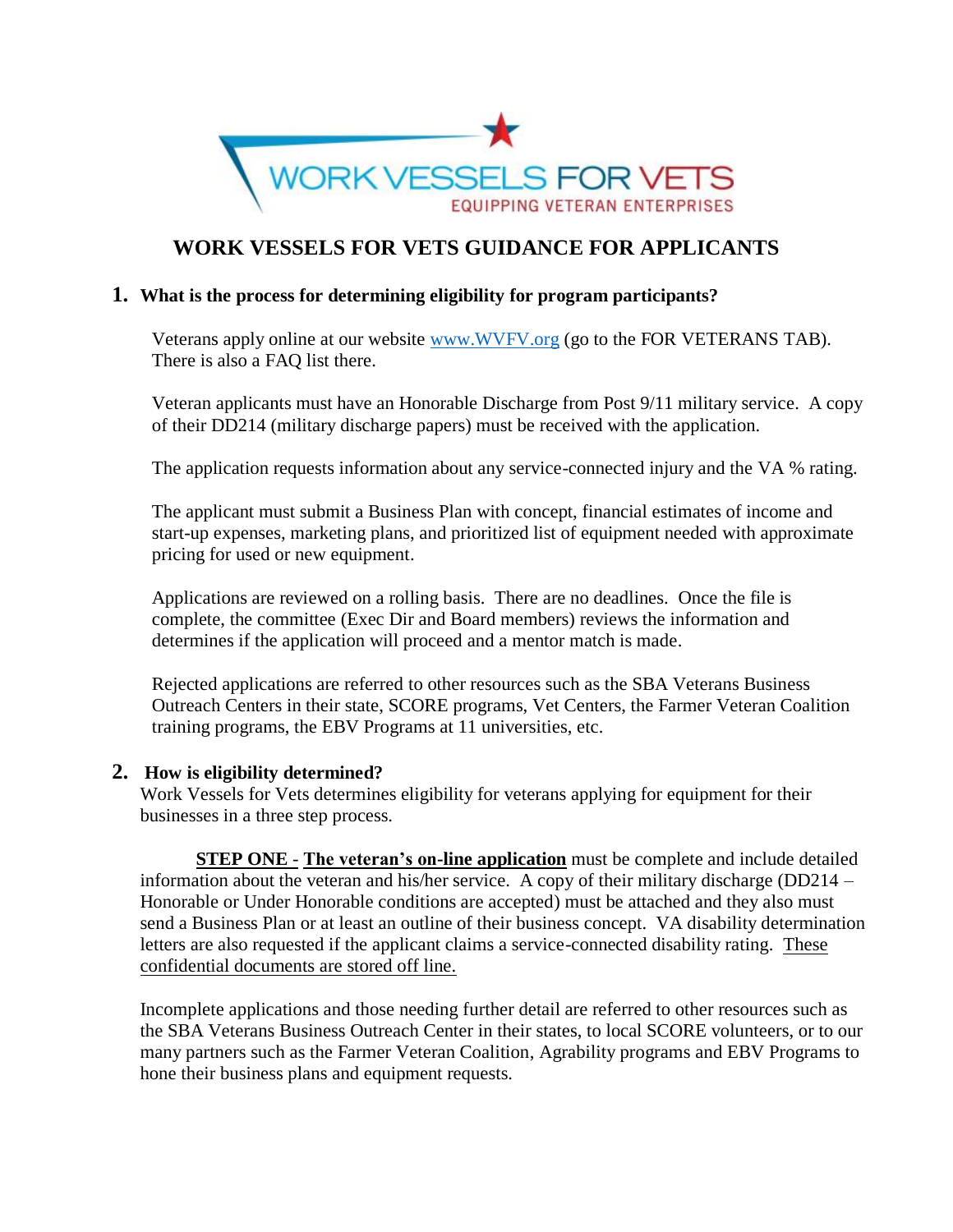The application proceeds to Step Two **IF** the Vessel Awards Committee receive all required materials, AND the initial review of the business plan is determined to be plausible and likely to be successful.

**STEP TWO – Each veteran applicant is matched with a volunteer business mentor** who will conduct an in-person telephone interview and/or personal visit. Work Vessels for Vets has a wide network of volunteer mentors across the country who stand ready to assist when called. The mentor reviews the Business questionnaire during the interviews. The mentor then writes a recommendation to the Work Vessels for Vets committee. The recommendations evaluate the efficacy of the business plan, analyze the financial underpinning of the start-up, and suggests the specific equipment with possible adaptations, to award the applicant.

The Veteran-Mentor matches do not have a deadline. Some are immediately recommended for an equipment award, and others may take several months, while mentors work with the veteranentrepreneur to create a solid business plan and recommendation for the critical piece of equipment needed for success.

**STEP THREE – Veterans approved to receive an award of equipment** are notified and the veteran and Work Vessels for Vets work together to find a donor or seller of the equipment. Work Vessels for Vets often negotiates a tax deduction to the seller in exchange for an outright donation or a discount from the fair market price. Work Vessels for Vets then purchases the equipment on behalf of the veteran.

IMPORTANT: Work Vessels for Vets does not offer loans, and all purchases are made by Work Vessels for Vets on behalf of the veteran. No cash is sent to the applicants. Veterans may not use the award as a down payment or collateral for financing for equipment.

**3. How do you evaluate requests for equipment from veteran-serving nonprofits?**  Proposals for equipment from nonprofits follow a similar three step process.

**STEP ONE** – An application must be completed by a Post 9/11 veteran and include his/her DD214. The nonprofit business plan must be included as well, with details of their financial underpinnings, resources for contributions, and program goals for therapeutic rehabilitation. Many nonprofits need our assistance in completing a business plan. They must also submit their 501-c-3 determination letter, or letter of application from IRS. Incomplete applications receive similar referrals and counseling as those for individuals.

**STEP TWO** - Each nonprofit is matched with a mentor (often from a similar nonprofit) who interviews the program leaders and offers recommendations as with our individual applicants. The evaluation includes questions about the number of veterans who will be served by the nonprofit, how they will be recruited, how the therapeutic program will be conducted and by whom. Work Vessels for Vets has connected many established nonprofit programs with new nonprofits, especially in horticultural, recreational and equine therapy. In addition, we refer their personnel to some of the specialized training programs offering therapy programs for veterans around the country.